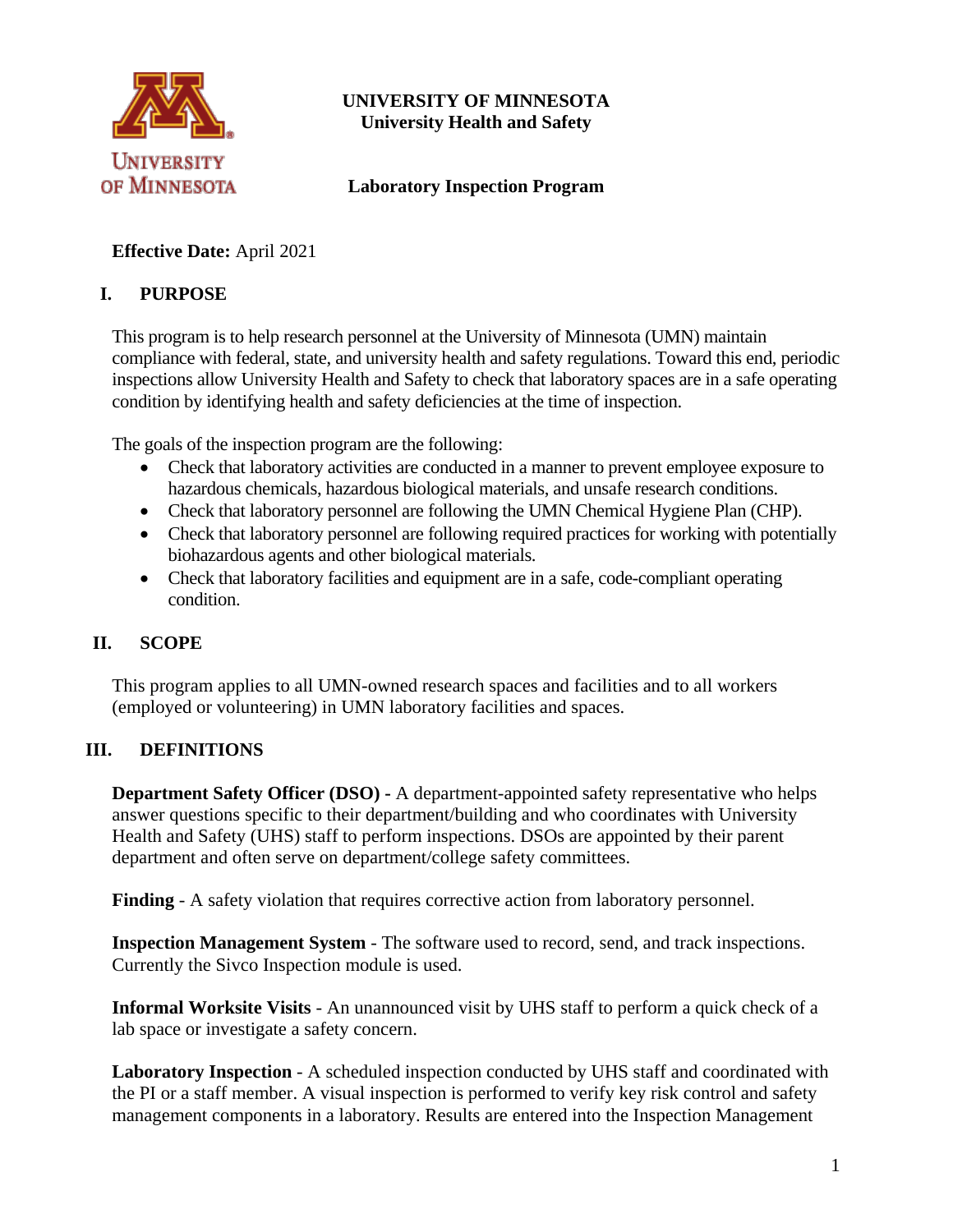System and sent to the PI, lab safety manager, DSO, and UHS representatives. Department/college leadership can be copied if requested.

**Labsafe** - Email account maintained by the Laboratory and Research Safety group from which all inspection reports and related communication are sent.

**Safety Consultation** - An informal advisory visit or conversation to discuss safety requirements and concerns. These are informational and documented when necessary.

**Self-Inspection** - A general safety and risk inspection completed by representative lab personnel and is documented by completing an online form.

**UHS Safety Partner** - A UHS Lab and Research Safety or Workplace Safety Specialist who is assigned to a specific college/department/unit to cover their safety inspections and consultations.

## **IV. RESPONSIBILITIES**

#### **Lab Personnel (employed or volunteer) Responsibilities**

- Participate in lab inspections as designated by your PI/Supervisor.
- If present during a lab inspection, answer questions to the best of your ability.
- Assist with any corrections and improvements when requested.

#### **Lab PI/Supervisor (or qualified staff delegate) Responsibilities**

- Maintain laboratory safety records and ensure that they are available at the time of an inspection.
- Maintain training records for required training of all laboratory personnel.
- Conduct and document self-inspection on an annual basis.
- Participate in in-person lab inspections and respond to requests for information and inspection scheduling from DSOs.
- Correct and respond to any inspection findings in the allotted time frame.
- Inform your DSO and/or UHS Safety Partner of any location or activity status changes.

### **Department Safety Officer Responsibilities (see** [DSO Roles and Responsibilities](https://dehs.umn.edu/department-safety-officer-dso) **for responsibilities outside of inspections)**

- Maintain a current list of all labs in their service area.
- Inform UHS safety partners when a lab closes, moves, or if a new lab is starting.
- Distribute communications from UHS Safety Partners to labs in their service area.
- Schedule, coordinate, and attend inspections between labs and UHS Safety Partners.
- Provide oversight and guidance during lab inspections to help check regulatory compliance and safety in the lab.
- Assist UHS staff in any follow-up items from the inspection.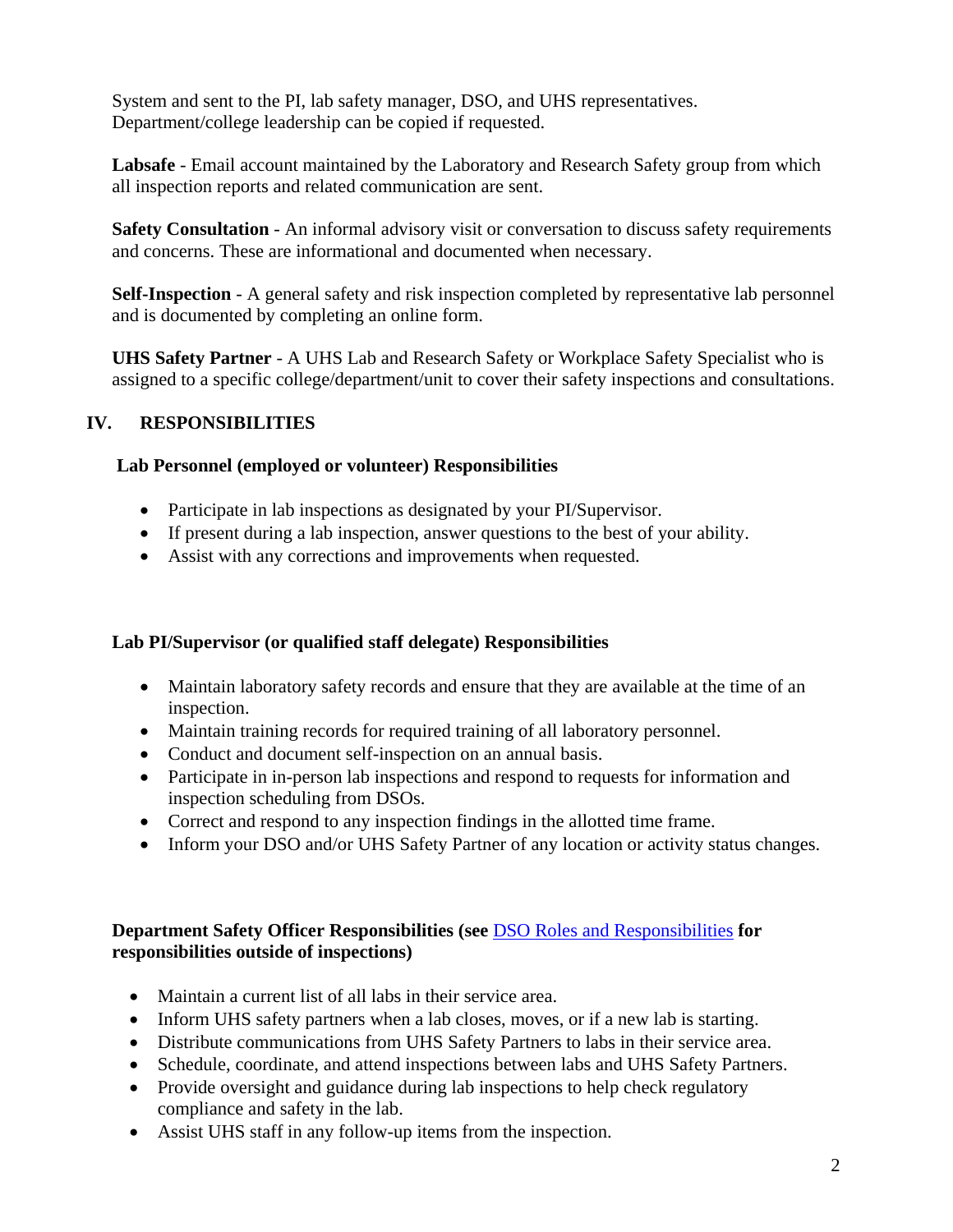#### **College/Department/Center Responsibilities:**

- Assign a DSO to each department, unit, or service area.
- Inform the DSO and UHS Safety Partner when faculty start, move, or retire.
- Review inspection data and incorporate it into safety initiatives and training.
- Assist UHS in escalation procedures for labs who have egregious safety violations, do not resolve audit deficiencies, and who do not respond to inspection requests.
- Responsible for the costs of laboratory or facility cleanouts related to improper lab closeout and other violations.

#### **University Health and Safety Responsibilities:**

- Maintain the Laboratory Inspection Program by reviewing and updating the program at least annually.
- Maintain a current list of laboratories, centers, clinics, diagnostic labs, teaching labs, and machine shops inspected at all UMN locations.
- Determine the inspection frequency based upon the Lab Hazard Ranking for all UMN system laboratories, centers, clinics, diagnostic labs, teaching labs, and machine shops.
- Assign a UHS Safety Partner to all required audit areas.
- Coordinate with DSOs to schedule and perform laboratory inspections.
- Provide annual summary of inspection data to the Office of the Vice President for Research, Council of Research Associate Deans (CRAD), and other appropriate leadership committees.
- Use inspection data to inform UMN-wide safety guidance and initiatives.

## **V. PROCEDURE**

#### **Lab Hazard Ranking**

The Lab Hazard Ranking (LHR) system for inspections is in part based on American Chemical Society (ACS) guidance, which provides a framework to rank the risk and severity of hazards found within each lab. The LHR presents an objective approach to prioritize labs for inspections based on:

- Type and quantities of hazardous materials present
- Hazardous operations and equipment
- Engineering controls and procedures
- Specific lab inspection history and performance

UHS staff will use this ranking system to determine required inspection frequency of laboratories and research spaces based on self-inspection answers, chemical inventories, processes, etc. A department/college/unit may request more a more frequent inspection cycle and UHS staff will accommodate these requests as we are able.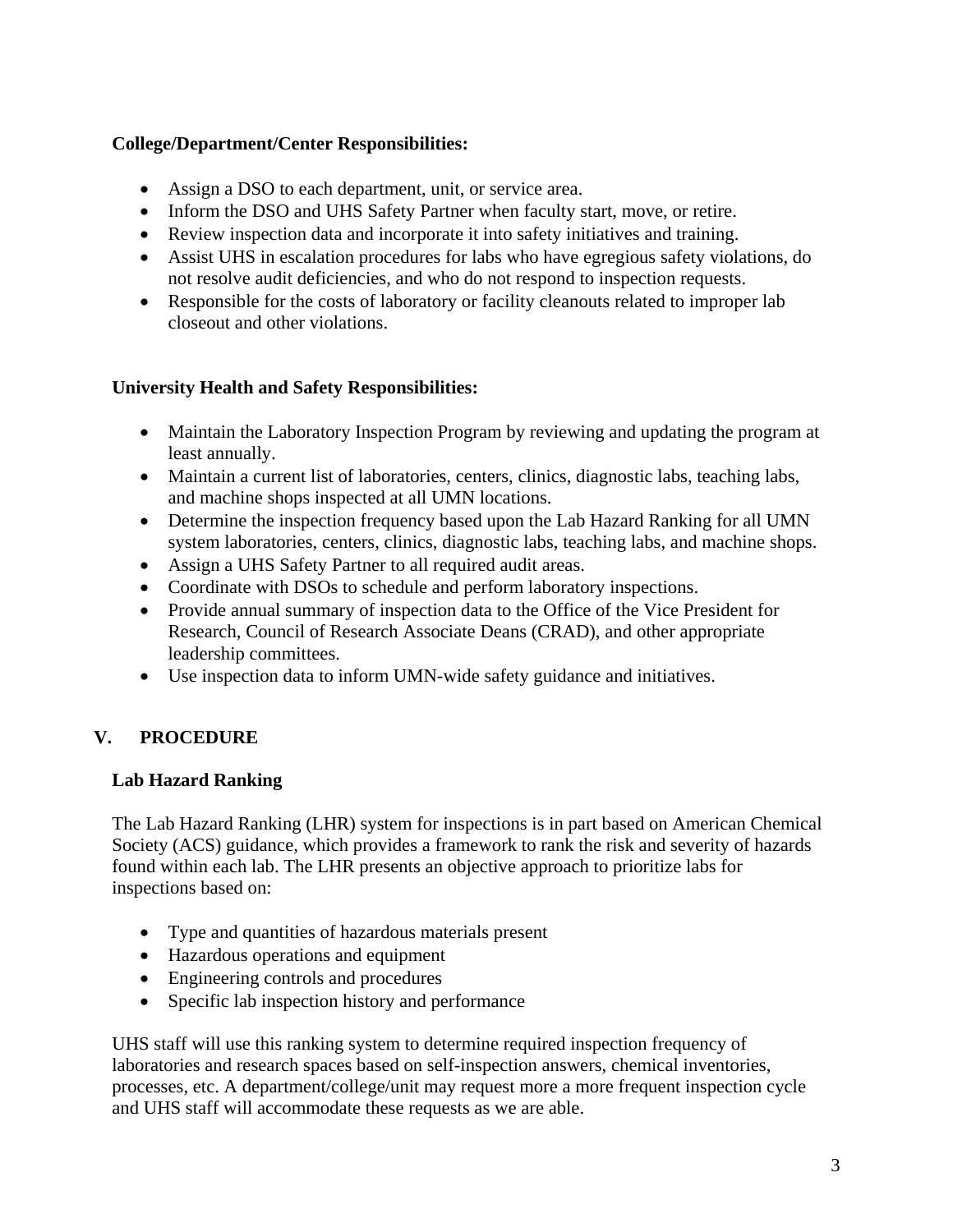There are four LHR classes ranging from the least hazardous (LHR 0) to the most hazardous (LHR 3). The frequency of audits is defined in the table below in **Table 1**.

| <b>LHR</b>       | <b>Hazards Present</b>                                                                                                                                                                                                  | Inspection<br>Frequency                                                                                                                                             |
|------------------|-------------------------------------------------------------------------------------------------------------------------------------------------------------------------------------------------------------------------|---------------------------------------------------------------------------------------------------------------------------------------------------------------------|
| <b>LHR0</b>      | Non-hazardous, household products                                                                                                                                                                                       | As needed                                                                                                                                                           |
|                  | Computer "labs" (only computational)                                                                                                                                                                                    |                                                                                                                                                                     |
| <b>LHR1</b>      | Minimal quantities of hazardous chemicals used for research.<br>"Minimal quantities" defined as under the threshold levels for<br>hazard signage posting.                                                               | <b>Annual Self-</b><br>Inspection                                                                                                                                   |
|                  | Teaching labs and core facilities that are not Biosafety Level 1 or 2.                                                                                                                                                  | In-person every 3<br>years (36 months)                                                                                                                              |
| LHR <sub>2</sub> | Typical chemical work involves small volumes of flammable<br>solvents, acids, and toxic chemicals. "Small volume" defined as at<br>or just over the threshold levels for hazard signage posting.                        | <b>Annual Self-</b><br>Inspection<br>In-person every 2<br>years (24 months)                                                                                         |
|                  | Biosafety Level 2 teaching labs and core facilities                                                                                                                                                                     |                                                                                                                                                                     |
|                  | Only non-reactive gases (e.g. nitrogen, helium, etc.) are used                                                                                                                                                          |                                                                                                                                                                     |
|                  | Labs with activities requiring BSL1 and 2 procedures and<br>containment, including tissue culture and PCR, etc.                                                                                                         |                                                                                                                                                                     |
|                  | Clinical and analytical/diagnostic labs working with large volumes<br>of flammable solvents, formaldehyde, and tissue prep procedures<br>with proper engineering controls                                               |                                                                                                                                                                     |
|                  | Other low hazard or well controlled research facilities or shops<br>working with electronics/robotics, fabrication, machinery,<br>agricultural hazards, etc.                                                            |                                                                                                                                                                     |
| LHR <sub>3</sub> | Synthesis labs that routinely perform chemical reactions using high<br>or low temperatures or high or low pressures (e.g. cryogenic<br>reactions, work with sealed pressure vessels, work under high-<br>vacuum, etc.). | 1 year $(12)$<br>months) or more<br>often decided<br>upon by UHS<br>May require more<br>regular check-ins<br>for changes in<br>process<br>(Management of<br>Change) |
|                  | Use of energetic chemicals such as shock sensitive, organic<br>peroxides, pyrophoric chemicals, water-reactive chemicals, Class A<br>peroxide-forming chemicals, etc.                                                   |                                                                                                                                                                     |
|                  | Routine use of carcinogens, acutely toxic materials, sensitizers, and<br>reproductive toxins.                                                                                                                           |                                                                                                                                                                     |
|                  | Work with hazardous compressed gases (e.g. flammable, oxidizing,<br>corrosive, toxic, etc.)                                                                                                                             |                                                                                                                                                                     |
|                  | <b>BSL 3 Facilities</b>                                                                                                                                                                                                 |                                                                                                                                                                     |

**Table 1: Lab Hazard Ranking (LHR) and Inspection Frequency**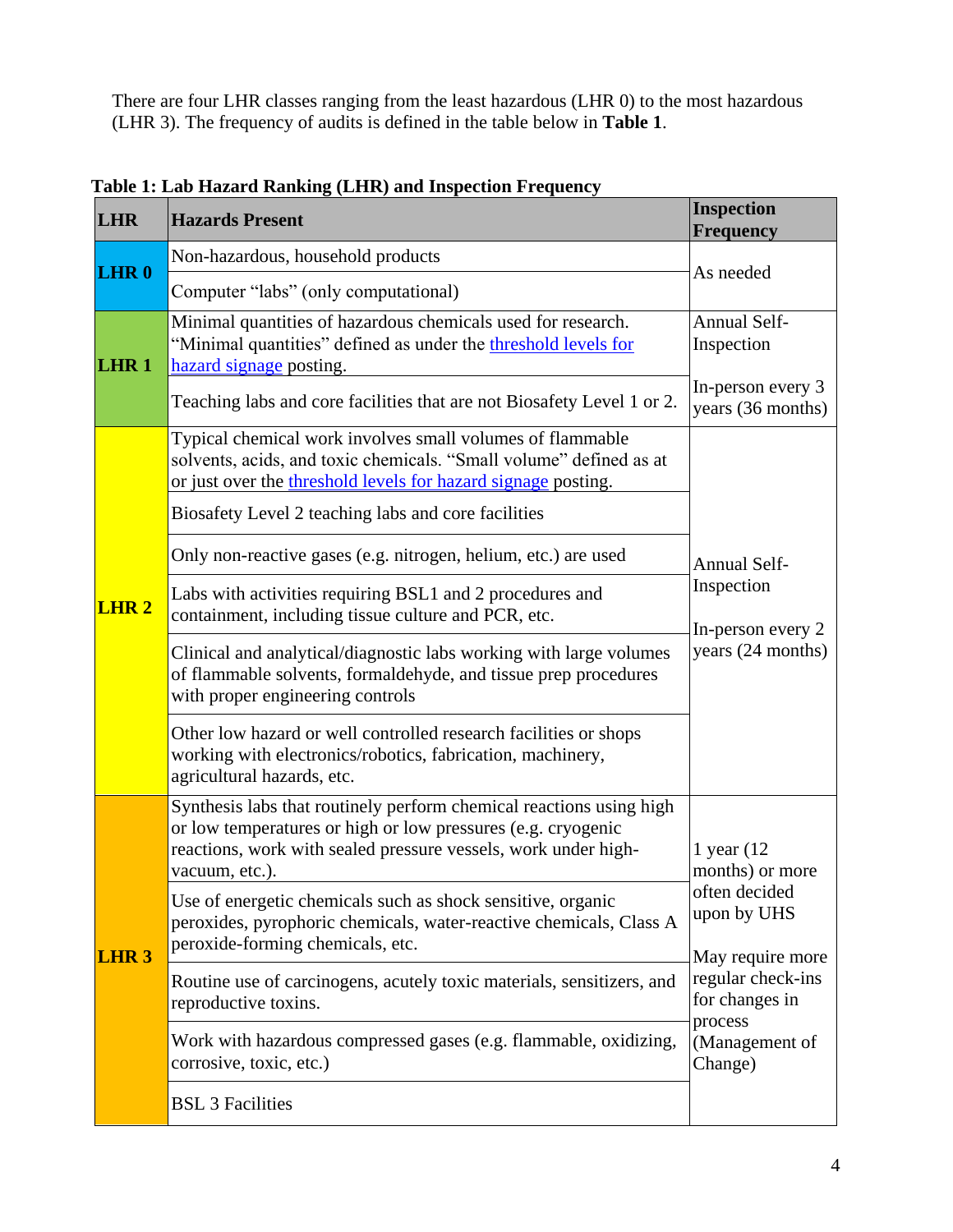| Non-traditional use of hazardous materials, lab equipment, or<br>research-fabricated equipment including work with<br>electronics/robotics, fabrication, machinery, agricultural hazards,<br>etc.                                                                |  |
|------------------------------------------------------------------------------------------------------------------------------------------------------------------------------------------------------------------------------------------------------------------|--|
| LHR 1 and 2 labs with incidents warranting investigation,<br>occupational disease, or poor previous audit performance where<br>more UHS oversight is required (e.g. deficiencies that are<br>immediately hazardous to life safety that have not been corrected). |  |

#### **Annual Self-Inspection**

Every PI, Lab Manager, or other qualified delegate is required to conduct an annual selfinspection of their lab space. These inspections help labs verify that proper safe working protocols are in place and up-to-date, and verify that protocols are in place to reduce the severity of injuries or damage in the event of an unforeseen accident. Annual self-inspections serve as an important reminder of the health and safety responsibilities required of the faculty supervisor.

The self-inspection must be conducted by knowledgeable and trained lab personnel and provides updated information to UHS Safety Partners.

- 1. UHS staff send the electronic Self-Inspection Form to the DSO for distribution.
- 2. The form is completed by designated lab personnel within 30 days.
- 3. UHS staff check the results and contact the lab if they have any questions or concerns.
- 4. The completed "result" is entered into our Inspection Management System by UHS staff.

#### **Laboratory Inspection**

UHS coordinates with DSOs to schedule Laboratory Inspections at a frequency appropriate to their LHR. Inspections will be performed in person with laboratory personnel present (unless a virtual option is required). Self-Inspection forms must be complete before in-person visits as they provide important training dates, documentation, and room/personnel updates critical to in-person visits.

- 1. Annual Self-Inspection forms are sent to the lab contacts from the DSO.
- 2. UHS schedules the lab inspections with DSO once Self-Inspection form is complete.
- 3. DSO identifies lab personnel to be present at the inspection.
- 4. Inspection team (e.g. UHS staff, DSO, lab personnel etc.) does a review of documentation and an in-person walk through of the lab.
- 5. UHS documents hazards.
- 6. UHS reviews the findings with laboratory personnel before leaving.
- 7. UHS enters findings in Inspection Management System.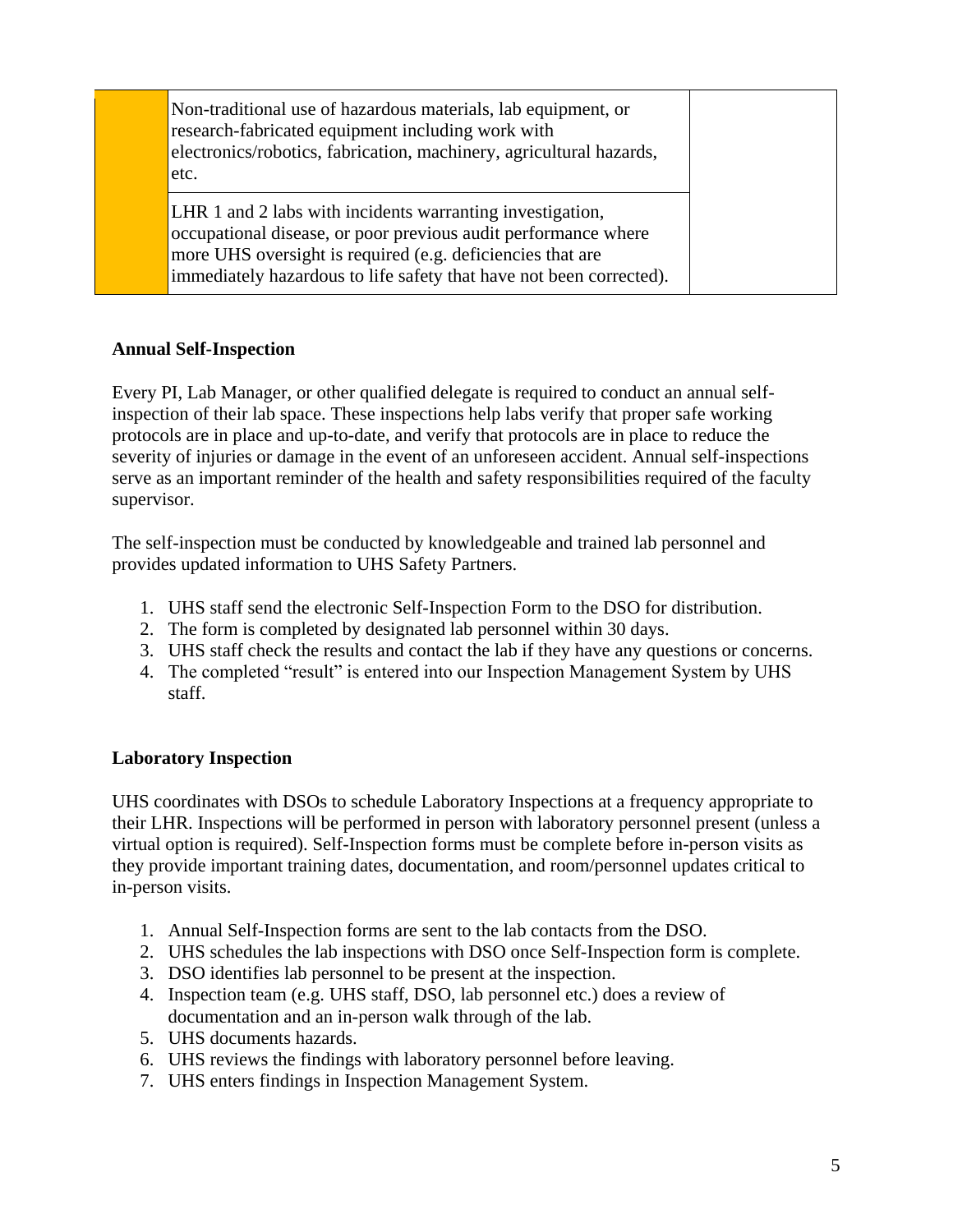- 8. UHS distributes inspection findings through the Inspection Management System and copies all UHS inspectors, the laboratory contact, PI, DSO, and other department/unit leadership as requested.
- 9. UHS tracks responses to ensure laboratories respond within the 30 days of the distribution of the inspection results. See "Failure to Respond to Deficiencies" below for labs who do not respond within 30 days.

The inspection is considered "open" if there are deficiencies and no response has been received from the lab in the inspection management system. The inspection is considered "closed" if there are no deficiencies or if any deficiencies have been corrected and a response has been recorded from the lab in the inspection management system.

### **Informal Worksite Visits**

Informal worksite visits ("compliance checks") may be performed announced or unannounced. These visits help give UHS and the Departments/Units a measure of safety culture and compliance thought-out the year.

- UHS staff may perform periodic documented compliance observations in labs.
- UHS staff uses a Google Form to note observations during lab entry.
- Results are reviewed and communicated to the laboratories and safety committees as needed.
- If an egregious safety violation is observed, UHS staff coordinate an in-person visit with the lab to discuss any concerns.

## **Failure to Respond to Deficiencies**

If a lab fails to respond to inspection findings within the 30-day window, there are several levels of escalation available:

- 1. A "REMINDER" email will be sent by UHS to the PI, lab safety officer and DSO, with a reminder that they are past due for lab inspection audit response and corrective action.
- 2. A "SECOND NOTICE" email will be sent by UHS to the PI and lab safety officer, copying the DSO, Safety Committee Chair, Department Head/Center Director, and Associate Dean for Research, to remind the lab of their requirement and to note that failure will result in action by department leadership.
- 3. A "THIRD AND FINAL NOTICE" email will be sent to the PI, lab safety officer, copying department/center leadership (e.g. the Department Head, Center Director, Safety Committee Chair, Research Dean, etc.) that the issue needs to be fixed immediately and an in-person follow up may result.
	- a. Note: College/Department/Center leadership must determine final consequences.